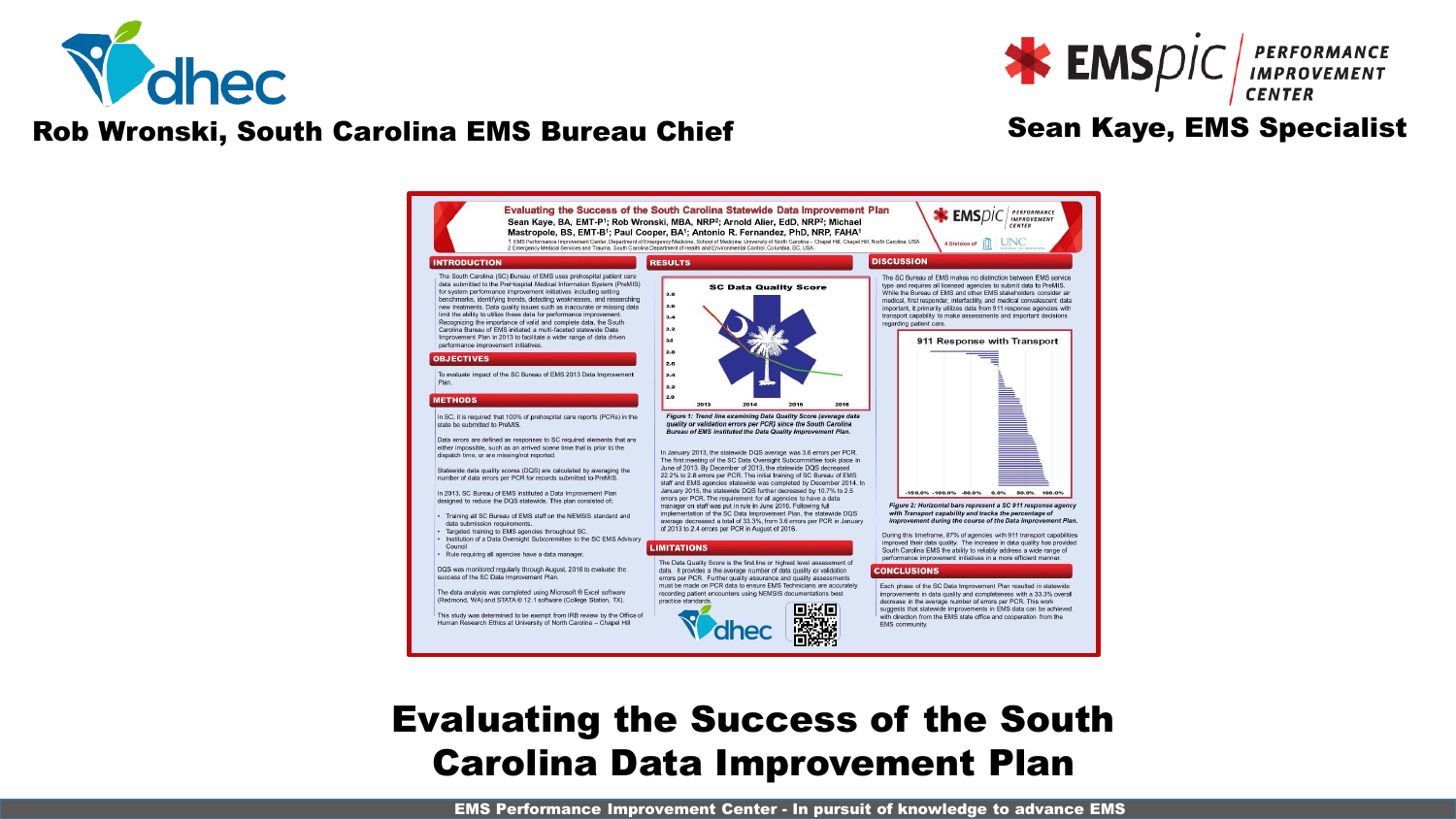

#### Identify Trends

#### Benchmarking

#### Support Training and Education

## Improve Individual, Agency, Regional, and State Level Patient Care and **Outcomes**

Grant Funding and Budget Savings

Illustrate System Strengths and Weaknesses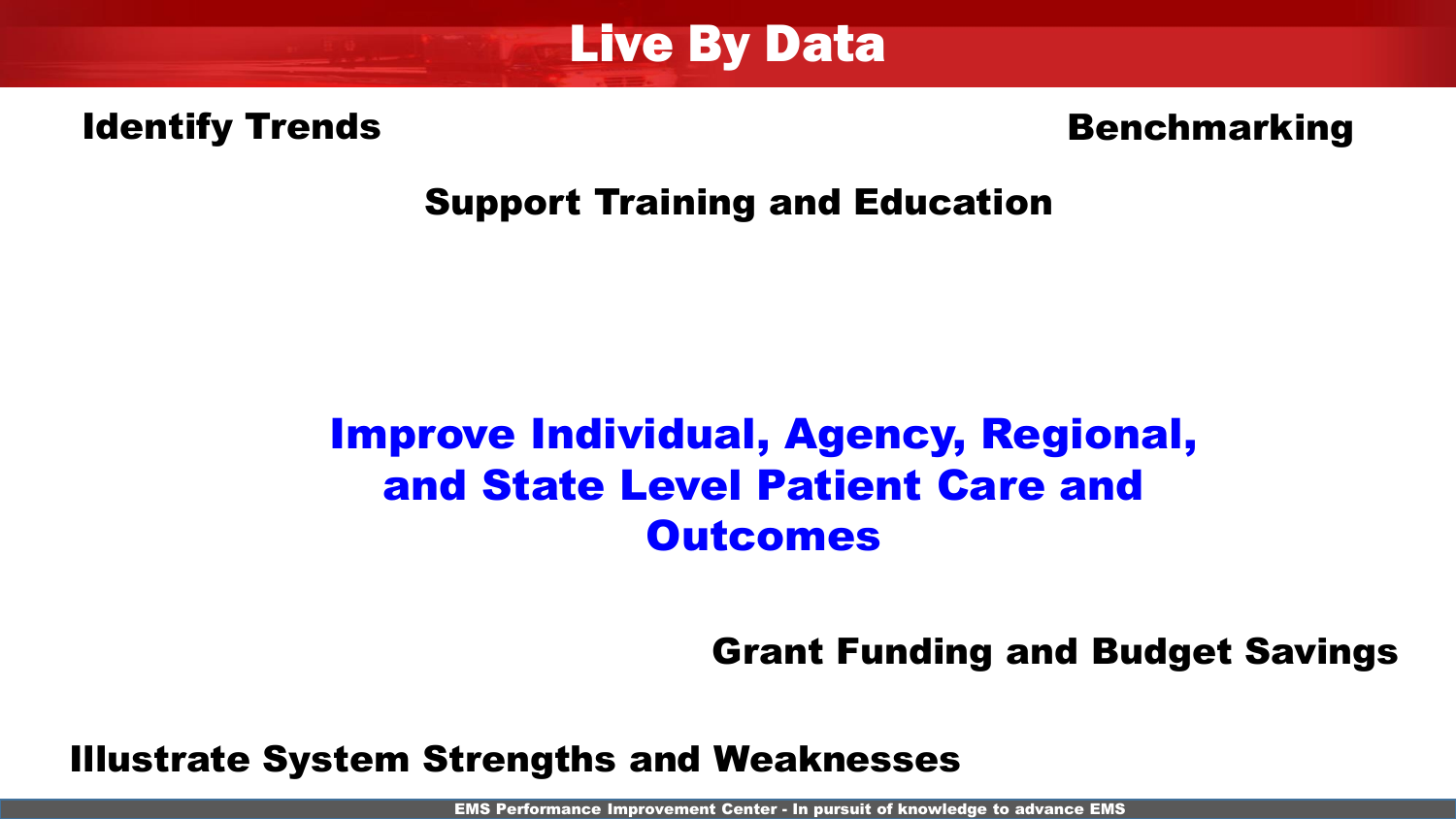Some Background

#### Require 100% Compliance From All Licensed EMS Providers

## All PCRs Must Be Submitted to PreHospital Medical Information System (PreMIS) Within 72 hours

| NEMSIS Version 3.3.4 Build 140328                                                                                                                                                                                                                                                                                                                                                                                                                              |                       |                                  | dAgency.09                      |  |
|----------------------------------------------------------------------------------------------------------------------------------------------------------------------------------------------------------------------------------------------------------------------------------------------------------------------------------------------------------------------------------------------------------------------------------------------------------------|-----------------------|----------------------------------|---------------------------------|--|
|                                                                                                                                                                                                                                                                                                                                                                                                                                                                |                       |                                  | <b>National</b><br><b>State</b> |  |
| dAgency.09 - Primary Type of Service                                                                                                                                                                                                                                                                                                                                                                                                                           |                       |                                  |                                 |  |
| <b>Definition</b>                                                                                                                                                                                                                                                                                                                                                                                                                                              |                       |                                  |                                 |  |
| The primary service type provided by the agency.                                                                                                                                                                                                                                                                                                                                                                                                               |                       |                                  |                                 |  |
| <b>National Element</b>                                                                                                                                                                                                                                                                                                                                                                                                                                        | Yes                   | <b>Pertinent Negatives (PN)</b>  | <b>No</b>                       |  |
| <b>State Element</b>                                                                                                                                                                                                                                                                                                                                                                                                                                           | Yes                   | <b>NOT Values</b>                | <b>No</b>                       |  |
| <b>Version 2 Element</b>                                                                                                                                                                                                                                                                                                                                                                                                                                       | D01 05                | <b>Is Nillable</b>               | <b>No</b>                       |  |
| Usage                                                                                                                                                                                                                                                                                                                                                                                                                                                          | Mandatory             | Recurrence                       | 1:1                             |  |
| <b>Associated Performance Measure Initiatives</b>                                                                                                                                                                                                                                                                                                                                                                                                              |                       |                                  |                                 |  |
| <b>Cardiac Arrest</b><br>Airway                                                                                                                                                                                                                                                                                                                                                                                                                                | Pediatric<br>Response | <b>STEMI</b><br>Trauma<br>Stroke |                                 |  |
| <b>Code List</b>                                                                                                                                                                                                                                                                                                                                                                                                                                               |                       |                                  |                                 |  |
| Code<br><b>Description</b><br>911 Response (Scene) with Transport Capability<br>9920001<br>911 Response (Scene) without Transport Capability<br>9920003<br><b>Air Medical</b><br>9920005<br><b>ALS</b> Intercept<br>9920007<br>9920011<br>Hazmat<br>Medical Transport (Convalescent, Interfacility Transfer Hospital and Nursing Home)<br>9920013<br>9920015<br>Rescue<br><b>Community Paramedicine</b><br>9920017<br><b>Critical Care (Ground)</b><br>9920019 |                       |                                  |                                 |  |

## Allow Flexibility for Agencies to Use Any NEMSIS Compliant Software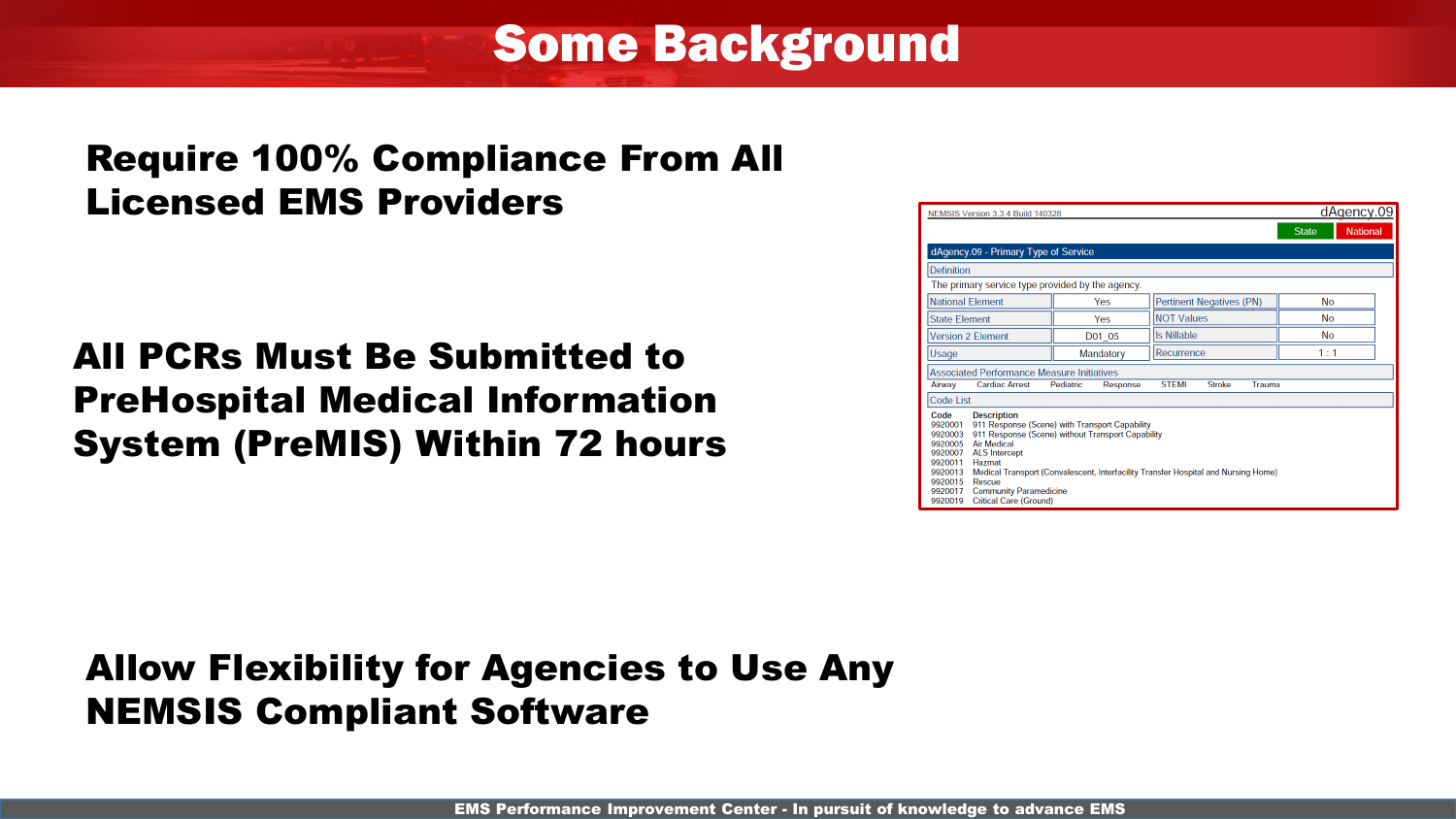

#### State Office Turnover

No Resources to Focus on Data

## Poor data quality

Element Completion **Element Completion** 



#### Standardized Collection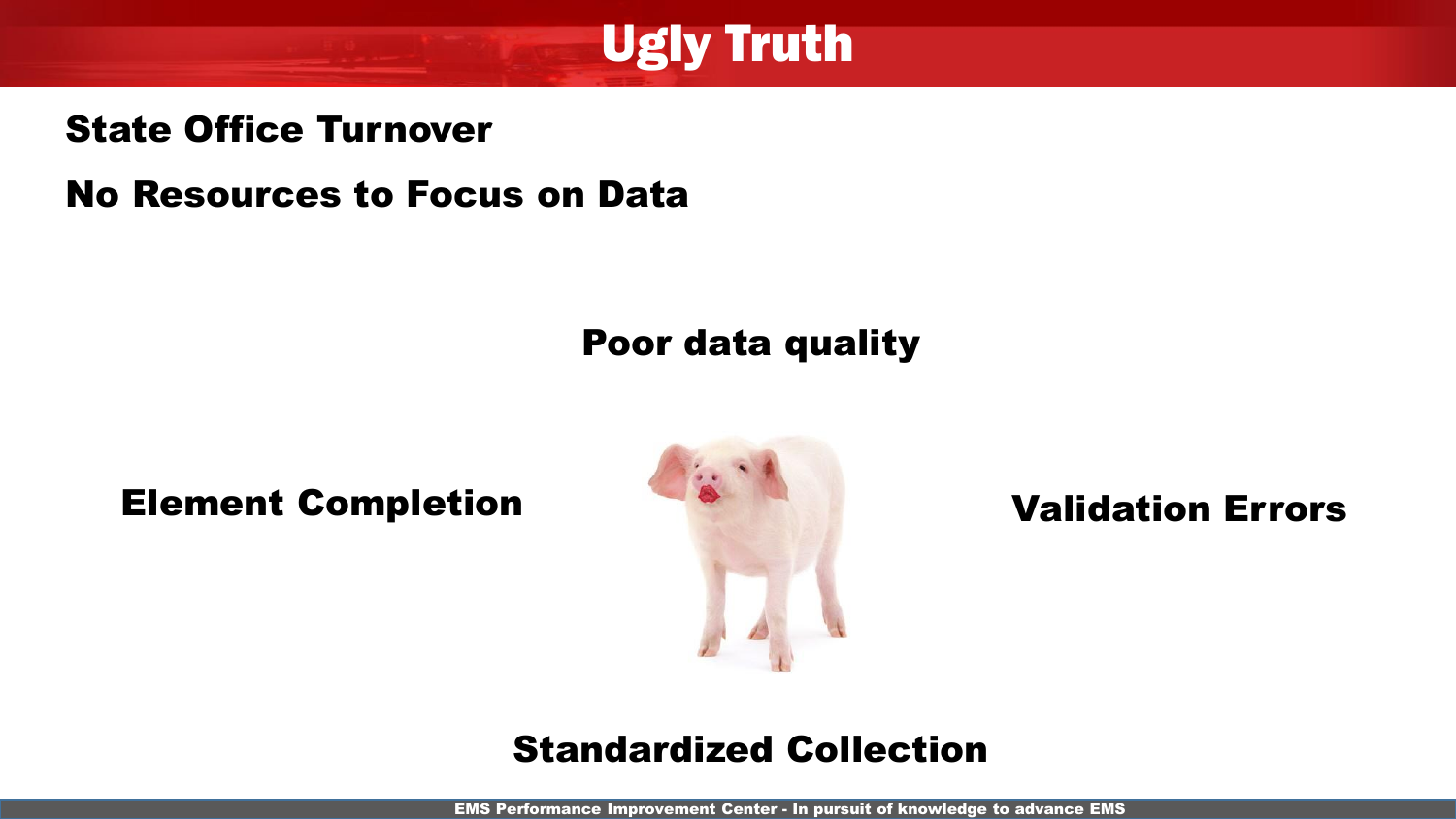# Cleaned Our House First

#### Trained All Five Regional Inspectors



#### NEMSIS

## Data Submission

#### Best Practices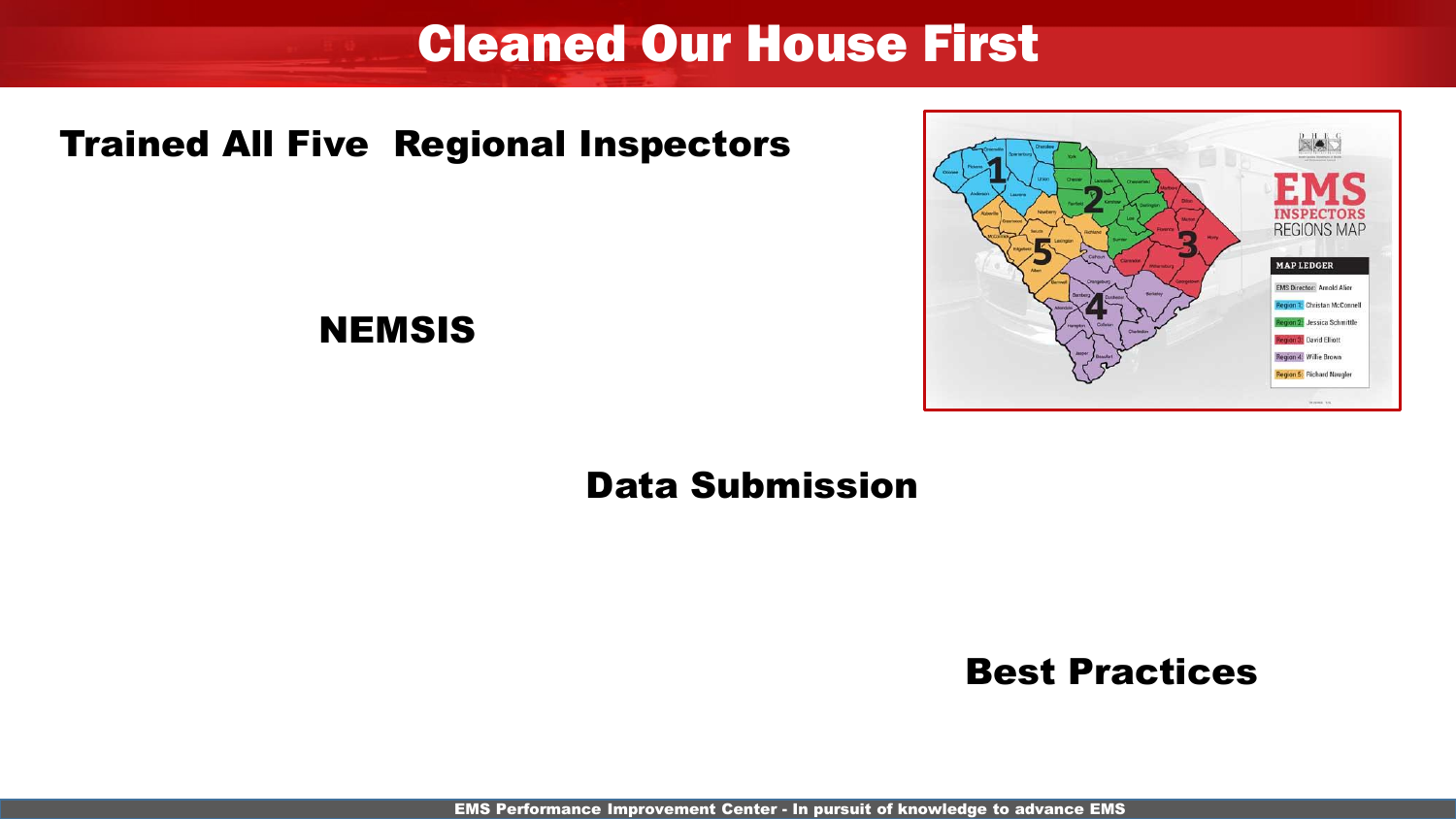# Force Multiplier

## Added a Data Subcommittee to the SC Advisory Council

Increased Buy-In

Double Training Efforts

Two-Way Street

Help Establish Best Practices

Created a Data Manager Manual

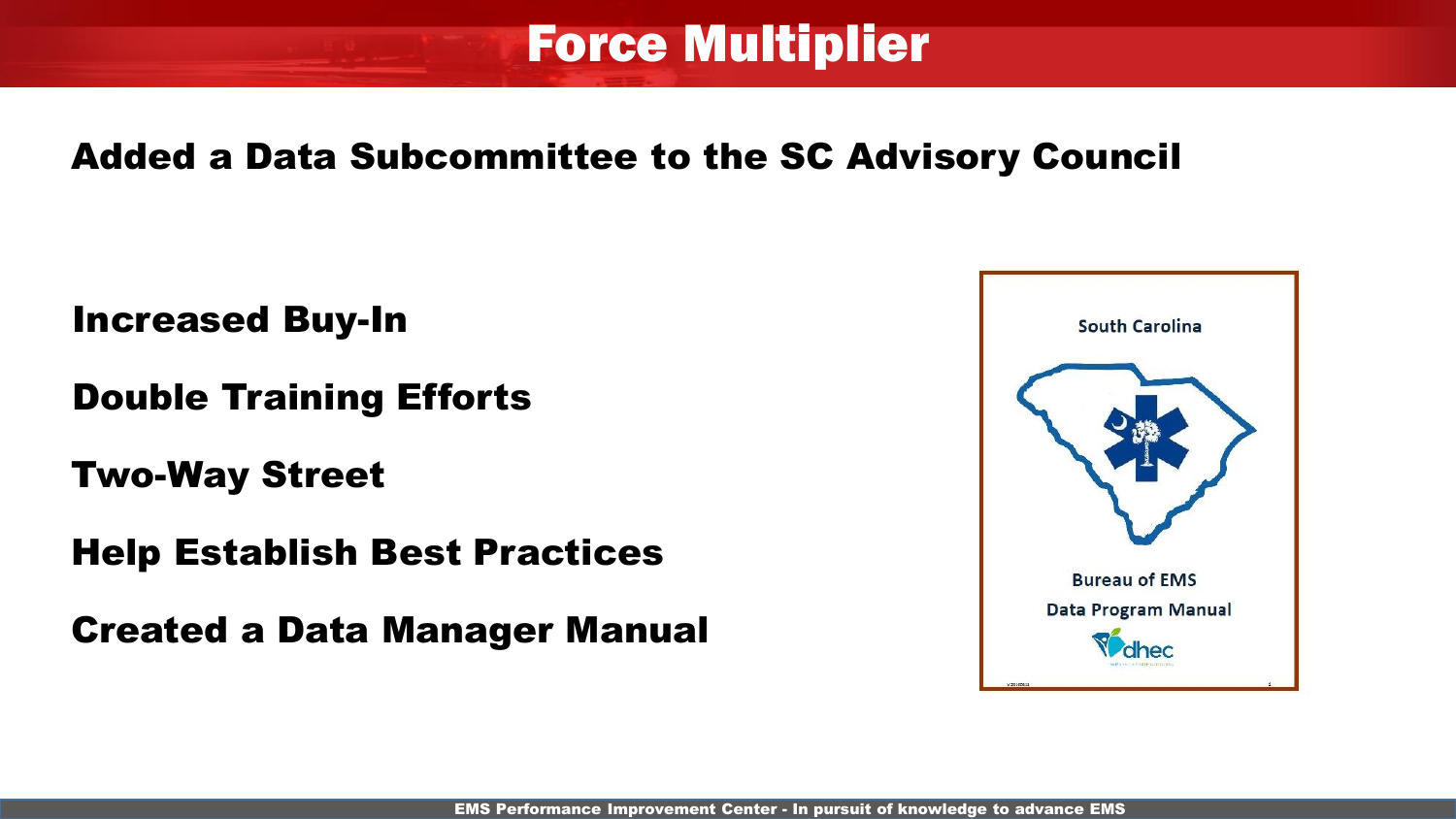# Accountability But…

Regulation Requiring Every Agency to Designate a Data Manager

## Establish a Paradigm Shift and Culture Change

## Ensure Continued Training, Education, and Progress

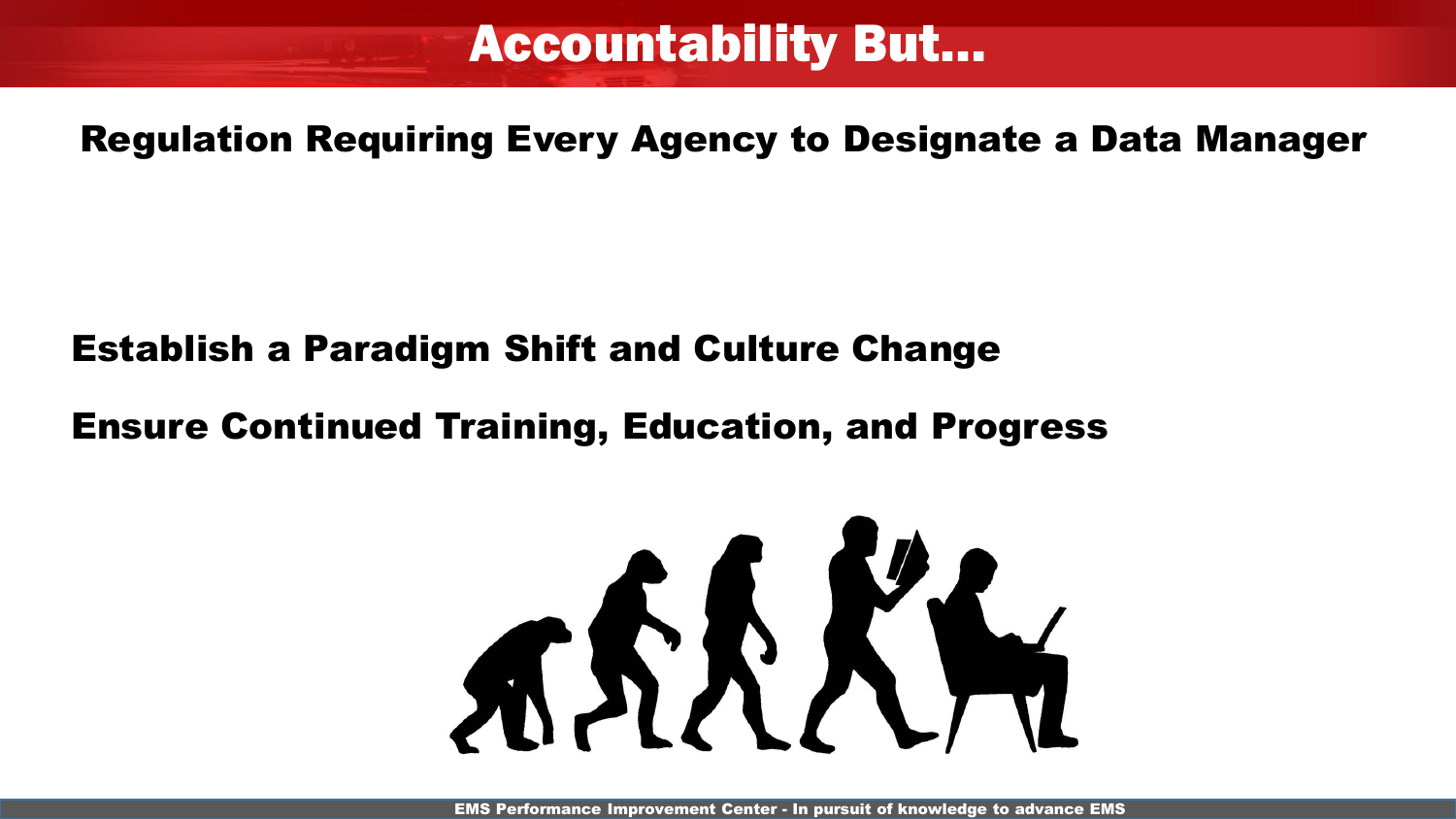# Statistically Speaking

#### Each Phase of Plan Resulted in Improvement



#### Decreased Data Quality Errors 33.3%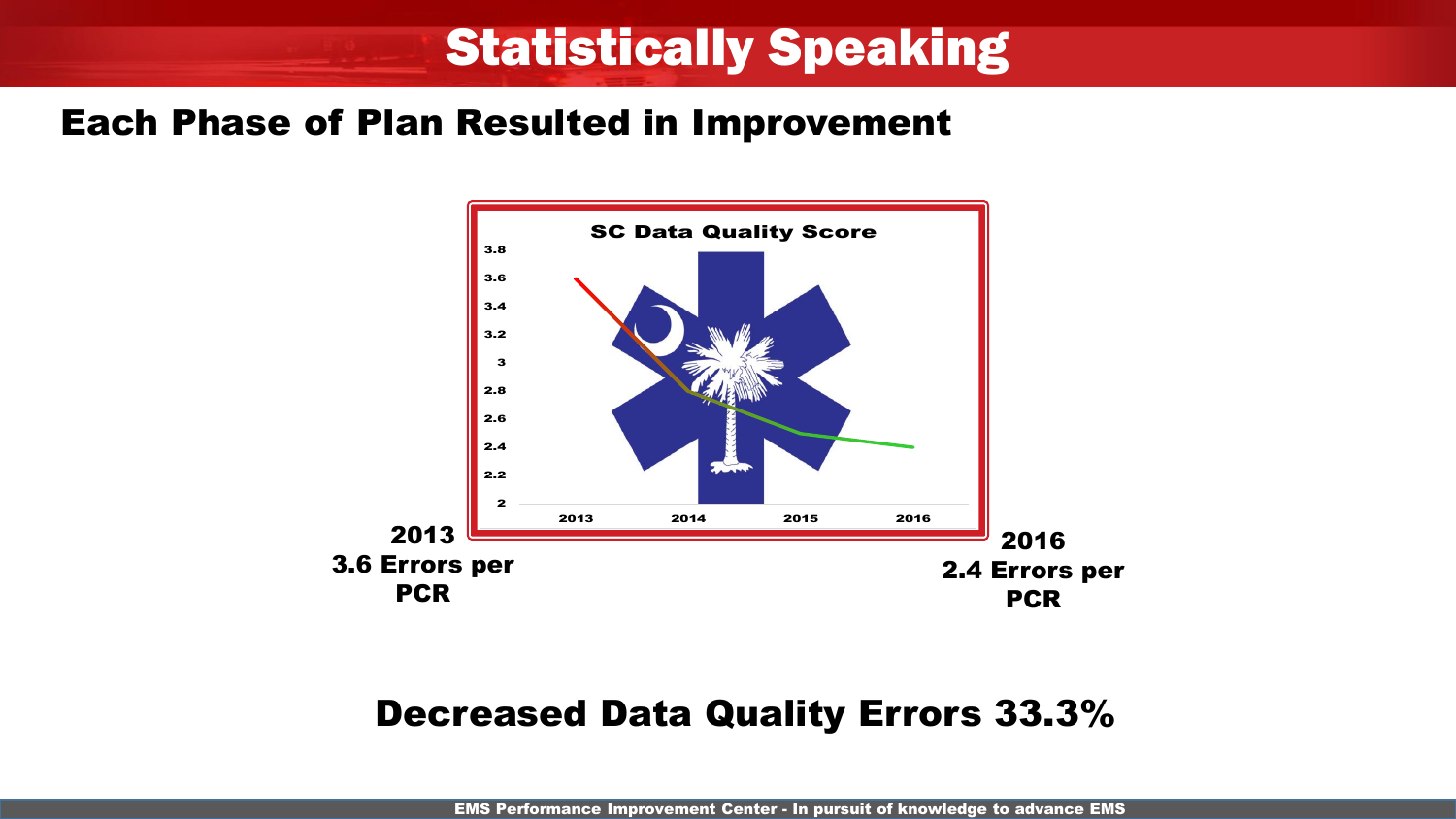# Statistically Significant

#### 87% of 911 Transport Capabilities Improved Their Data Quality

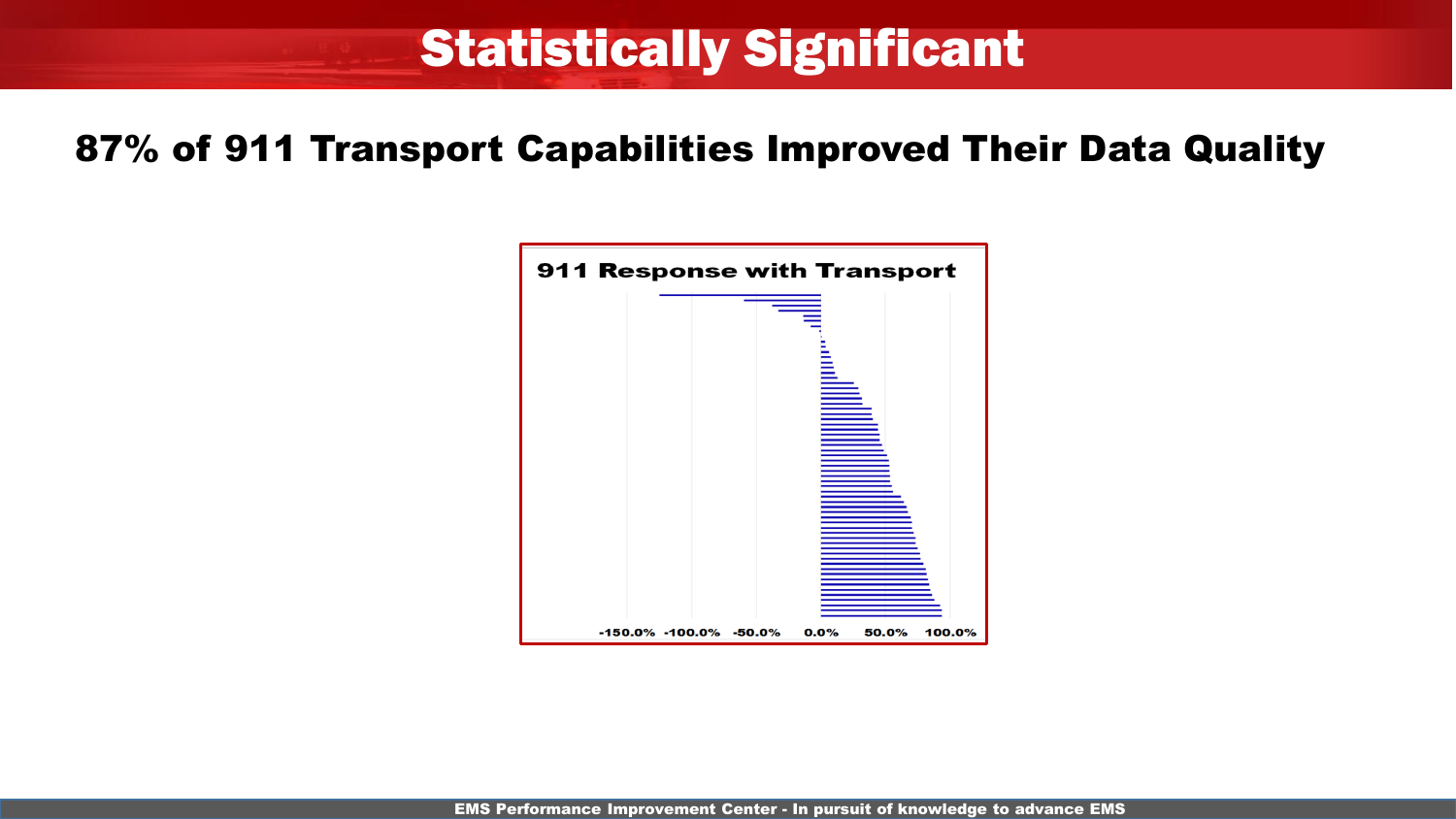# Questions…..?